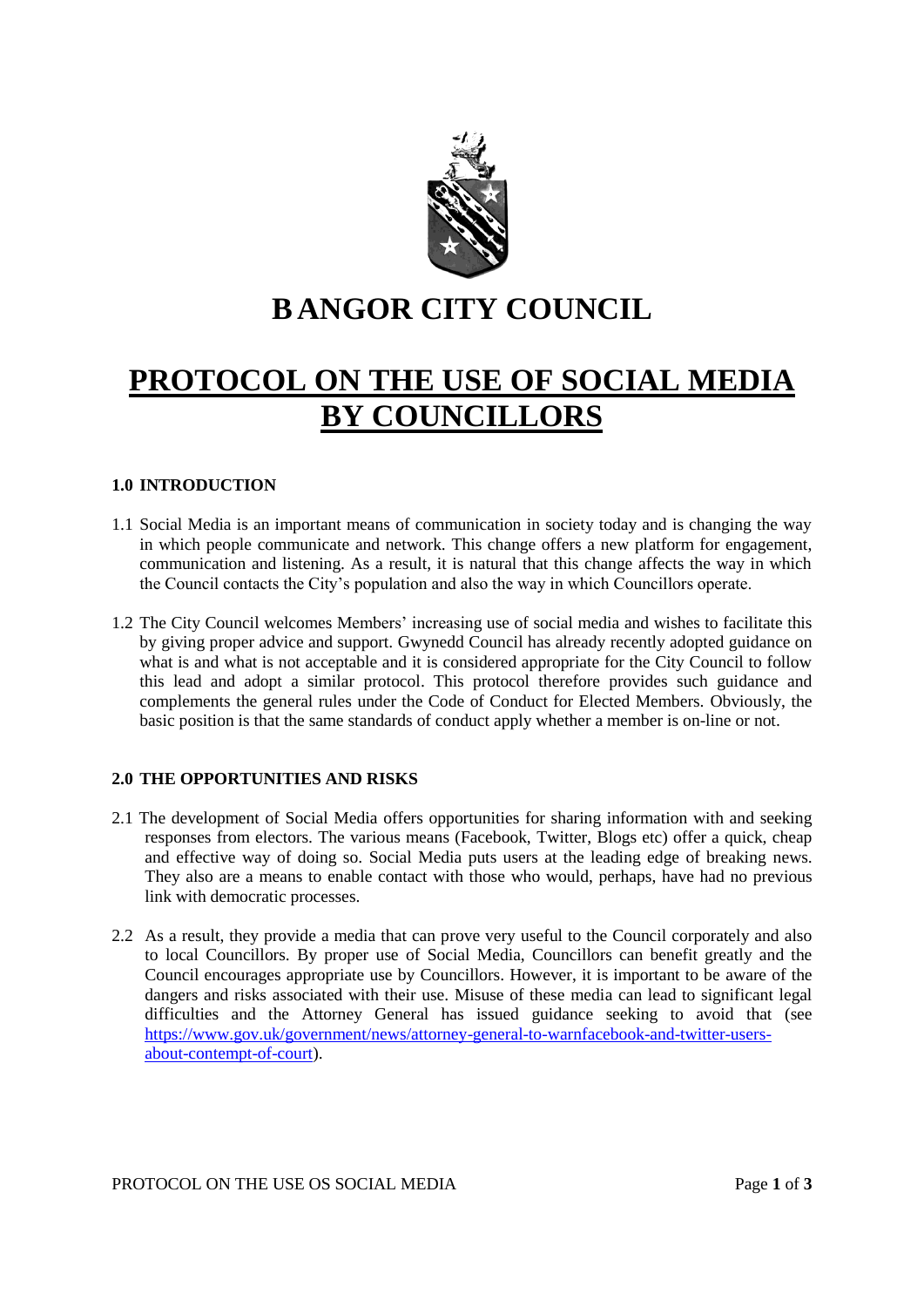## **3.0 FUNDAMENTAL PRINCIPLES**

- 3.1 The fundamental principle is that the Code of Conduct for Councillors, the Council's Standing Orders and Press and Media Policy (see Appendix 2) are relevant to all activities, including the use of Social Media. Consequently, the conduct of Members when using social media must adhere to the same standards of conduct as they would observe at a Committee, a public meeting or in correspondence.
- 3.2 Therefore, in addition to the general legal duties, the following principles should be borne in mind:-
	- Showing respect to others
	- Not revealing exempt or confidential information
	- No bullying, harassment, victimisation or threatening of fellow councillors, officers or members of the public
	- Not seeking personal benefit
	- Remembering the principles of equality
	- Not to decide matters in advance
	- No incitement of conduct contrary to this protocol by others
	- Not being a party to a personal vendetta against others

# **4.0 THE RESPONSIBILITY FOR "CONTENT"**

- 4.1 One big difference between the social media and other media is that the owner of the "site" is responsible not only for their own statements but also the statements made by others on that site. Consequently, if inappropriate statements are made, the owner of the "site" is responsible for withdrawing those statements.
- 4.2 In addition, once something is posted on a social media site, it is in the public domain. The Council will, as required, ask members to remove any content in violation of this protocol and failure to do so will be in contravention of the protocol. However, members must be aware that, once in the public domain, it is difficult to withdraw an entry, whether that be of fact or opinion, and that could lead, in the end, to legal action.

# **5.0 "POLITICAL" DISCUSSIONS**

5.1 Local "political" discussions can be robust and challenging. Whilst the Public Services Ombudsman has accepted that members must have a "thicker skin" since criticism of ideas and opinion is part of democratic debate, the Code of Conduct does make it clear that Members must show respect and consideration for others and no-one should be offensive or abusive. This protocol confirms that those standards are relevant to Members in their use of social media.

# **6.0 THE COUNCILLOR AS AN INDIVIDUAL**

6.1 A Councillor can establish a site in their own name or as "Councillor \*\*\*\*". Members should be aware that this protocol is relevant to either scenario. Since it is clear that the fact that an individual is an elected Member is out in the public domain, a Member should be equally careful in any social media scenario. The extent to which this protocol is applied depends on the subject matter but the standards of conduct are the same.